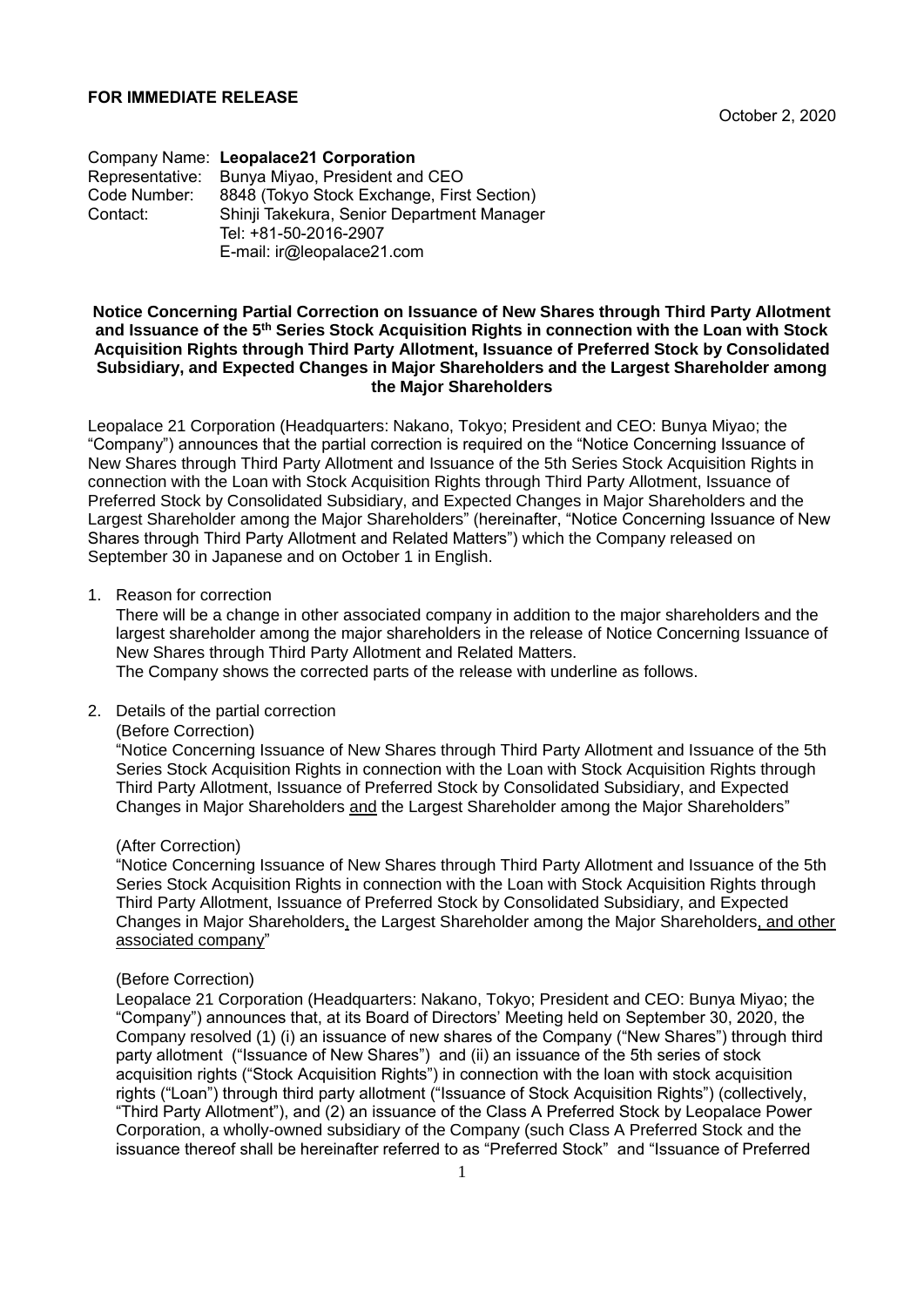Stock", respectively) as follows.

The Company also announces that, in conjunction with the Third Party Allotment, changes in major shareholders of the Company and the largest shareholder among the major shareholders of the Company are expected.

# (After Correction)

Leopalace 21 Corporation (Headquarters: Nakano, Tokyo; President and CEO: Bunya Miyao; the "Company") announces that, at its Board of Directors' Meeting held on September 30, 2020, the Company resolved (1) (i) an issuance of new shares of the Company ("New Shares") through third party allotment ("Issuance of New Shares") and (ii) an issuance of the 5th series of stock acquisition rights ("Stock Acquisition Rights") in connection with the loan with stock acquisition rights ("Loan") through third party allotment ("Issuance of Stock Acquisition Rights") (collectively, "Third Party Allotment"), and (2) an issuance of the Class A Preferred Stock by Leopalace Power Corporation, a wholly-owned subsidiary of the Company (such Class A Preferred Stock and the issuance thereof shall be hereinafter referred to as "Preferred Stock" and "Issuance of Preferred Stock", respectively) as follows.

The Company also announces that, in conjunction with the Third Party Allotment, changes in major shareholders of the Company, the largest shareholder among the major shareholders of the Company and other associated company of the Company are expected.

## (Before Correction)

- III. Expected Changes in Major Shareholders and the Largest Shareholder among the Major **Shareholders** 
	- 1. Date of Change November 2, 2020 (scheduled)
	- 2. Background to Change

As a result of the Issuance of the New Shares through the Third Party Allotment (the date of payment will be November 2, 2020), it is expected that there will be a change in the Company's major shareholders and the largest shareholder among the major shareholders.

## 3. Outline of shareholders to be changed

(1) Shareholder who ceases to be the largest shareholder among the major shareholders

| Name              | Ardisia Investment, Inc                                        |
|-------------------|----------------------------------------------------------------|
| Address           | 7-13-6, Ginza, Chuo-ku, Tokyo                                  |
| Name and title of | Takuya Yamazaki, Representative Director                       |
| representative    |                                                                |
| <b>Business</b>   | Investment management business, investment advisory and agency |
| activities        | business, etc.                                                 |
| Total amount of   |                                                                |
| investment        | 10 million yen                                                 |

(2) Shareholder who will be the largest shareholder among the major shareholders

| Name                                   | Chidori Godo Kaisha                                                                                                                                                                                                                                                                                                                                                                                                                                  |
|----------------------------------------|------------------------------------------------------------------------------------------------------------------------------------------------------------------------------------------------------------------------------------------------------------------------------------------------------------------------------------------------------------------------------------------------------------------------------------------------------|
| Address                                | C/o EP Consulting Service, 1-2-9 Nishi-Shinbashi, Minato-ku, Tokyo                                                                                                                                                                                                                                                                                                                                                                                   |
| Name and title<br>οt<br>representative | Managing Member, Chidori General Incorporated Association<br>Masayuki Meguro, Representative Director                                                                                                                                                                                                                                                                                                                                                |
| <b>Business</b><br>activities          | (1) Acquisition, holding, administration and disposal of monetary receivables,<br>securities (including deemed securities), shares, equity interests of<br>various entities, specified interests under the Act on the Securitization of<br>Assets and other investment assets;<br>(2) Acquisition, holding, leasing, administration and disposal of real<br>properties;<br>(3) Acquisition, holding, administration and disposal of trust beneficial |